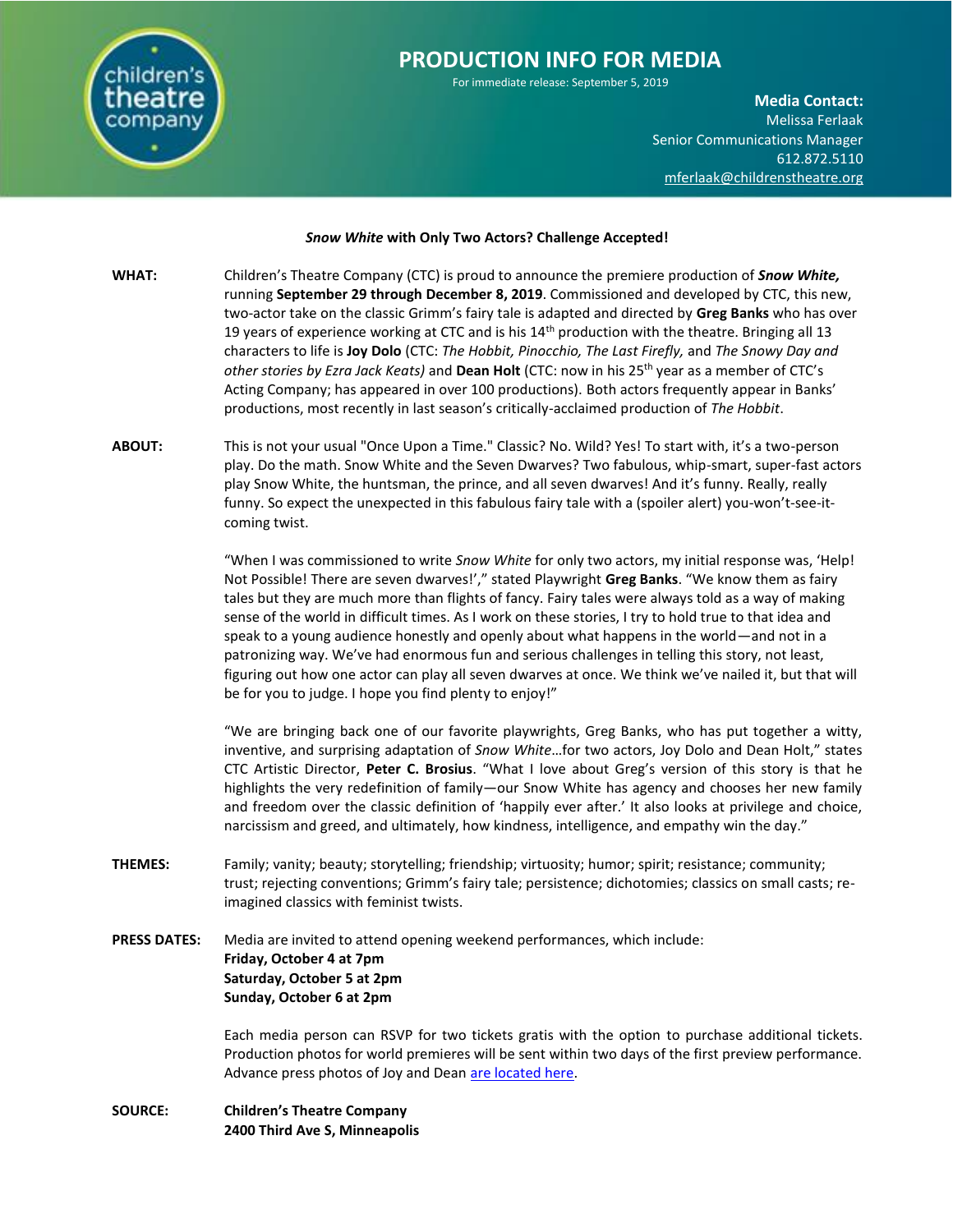

For immediate release: September 5, 2019

**Media Contact:**  Melissa Ferlaak Senior Communications Manager 612.872.5110 [mferlaak@childrenstheatre.org](mailto:mferlaak@childrenstheatre.org)

**MEDIA NOTES:** Contact Melissa Ferlaak, Senior Communications Manager, for access to interviews with the creative team, actors, or CTC executive staff.

**Children's Theatre Company (CTC)** is the nation's largest and most acclaimed theatre for young people and serves a multigenerational audience. It creates theatre experiences that educate, challenge, and inspire for more than 295,000 people annually. CTC is the only theatre focused on young audiences to win the coveted Tony Award® for Outstanding Regional Theatre and is the only theatre in Minnesota to receive three Tony® nominations (for its production of *A Year with Frog and Toad*). CTC is committed to creating world class productions at the highest level and to developing new works, more than 200 to date, dramatically changing the canon of work for young audiences.

CTC's engagement and learning programs annually serve more than 93,000 young people and their communities through Theatre Arts Training, student matinees, Neighborhood Bridges, and early childhood arts education programs. ACT One is CTC's comprehensive platform for access, diversity, and inclusion in our audiences, programs, staff, and board that strives to ensure the theatre is a home for all people, all families, reflective of our community. childrenstheatre.org

# *Snow White*

Written and Directed by Greg Banks Original Music by Victor Zupanc Best enjoyed by everyone 5 and up

# **CREATIVE TEAM & PRODUCTION STAFF**

Director/Playwright | Greg Banks Scenic Designer | Misha Kachman Costume Designer | Annie Cady Lighting Designer | Rebecca Fuller Jensen Composer/Sound Designer | Victor Zupanc Associate Sound Designer | Sten Severson Assistant Director | Joshua Zapata-Palmer Dramaturg | Miriam Weisfeld Stage Managers | Chris Schweiger and Stacy McIntosh Assistant Stage Manager | Shelby Reddig

# **CAST**

Snow White | Joy Dolo Four | Dean Holt

## **UNDERSTUDIES**

Snow White | C. Michael Menge Four | Maxwell Collyard

**Runtime:** 80 minutes with no intermission.

# **Tickets**:

The Ticket Office is accessible by phone two hours prior to most performances. These posted hours are subject to change. **Email:** [tickets@childrenstheatre.org](mailto:tickets@childrenstheatre.org) (inquiries only, no ticket processing) **Phone:** 612.874.0400 **Website:** [https://childrenstheatre.org](https://childrenstheatre.org/)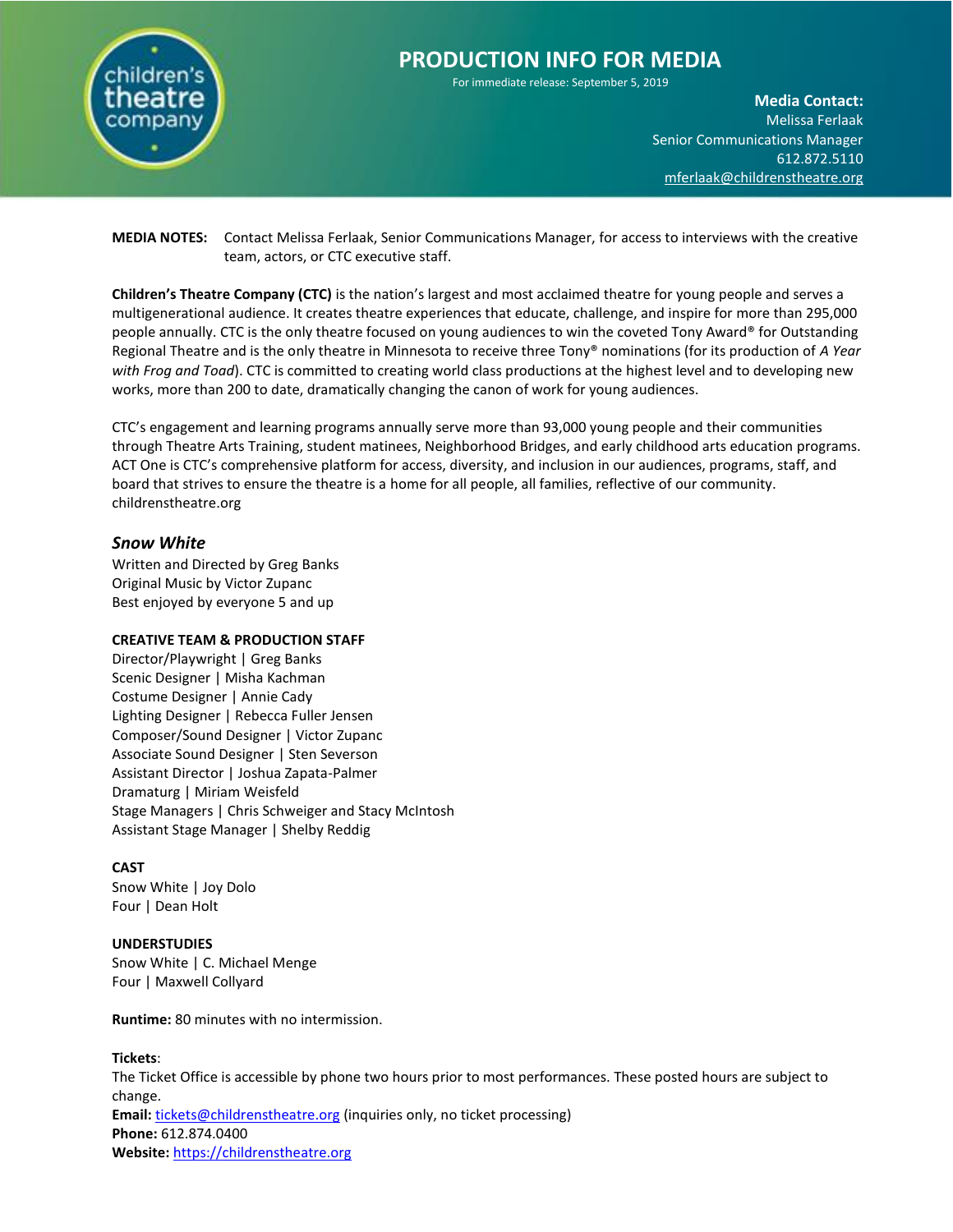

For immediate release: September 5, 2019

**Media Contact:**  Melissa Ferlaak Senior Communications Manager 612.872.5110 [mferlaak@childrenstheatre.org](mailto:mferlaak@childrenstheatre.org)

Subscription packages are available. Please see website for complete details: <https://childrenstheatre.org/tickets/subscribe> Lap passes available for children newborn to three years for \$5

# **ASL/AD Performance: Friday, October 11 at 7pm Sensory Friendly Performance: Friday, October 18 at 7pm**

Group tickets up to 10% off regular tickets for groups of six to nine. Group tickets up to 25% off regular tickets for groups of ten or more.

## **Performance Dates**

Sunday, September 29 at 7pm (Preview Performance)

Tuesday, October 1 at 7pm (Preview Performance) Wednesday, October 2 at 7pm (Preview Performance) Thursday, October 3 at 7pm (Preview Performance) Friday, October 4 at 7pm (Opening) Saturday, October 5 at 2pm and 5pm (Opening Weekend) Sunday, October 6 at 2pm and 5pm (Opening Weekend)

Tuesday, October 8 at 7pm Wednesday, October 9 at 7pm Thursday, October 10 at 7pm Friday, October 11 at 7pm Saturday, October 12 at 11am and 2pm Sunday, October 13 at 2pm and 5pm

Thursday, October 17 at 2pm and 7pm Friday, October 18 at 7pm Saturday, October 19 at 11am and 2pm Sunday, October 20 at 2pm and 5pm

Thursday, October 24 at 7pm Friday, October 25 at 7pm Saturday, October 26 at 2pm and 5pm Sunday, October 27 at 2pm and 5pm

Thursday, October 31 at 7pm Friday, November 1 at 7pm (ASL/AD Performance) Saturday, November 2 at 11am and 2pm Sunday, November 3 at 2pm and 5pm

Thursday, November 7 at 7pm Friday, November 8 at 7pm Saturday, November 9 at 2pm and 5pm Sunday, November 10 at 2pm and 5pm

Thursday, November 14 at 7pm Friday, November 15 at 7pm Saturday, November 16 at 11am and 2pm Sunday, November 17 at 2pm

Thursday, November 21 at 7pm Friday, November 22 at 7pm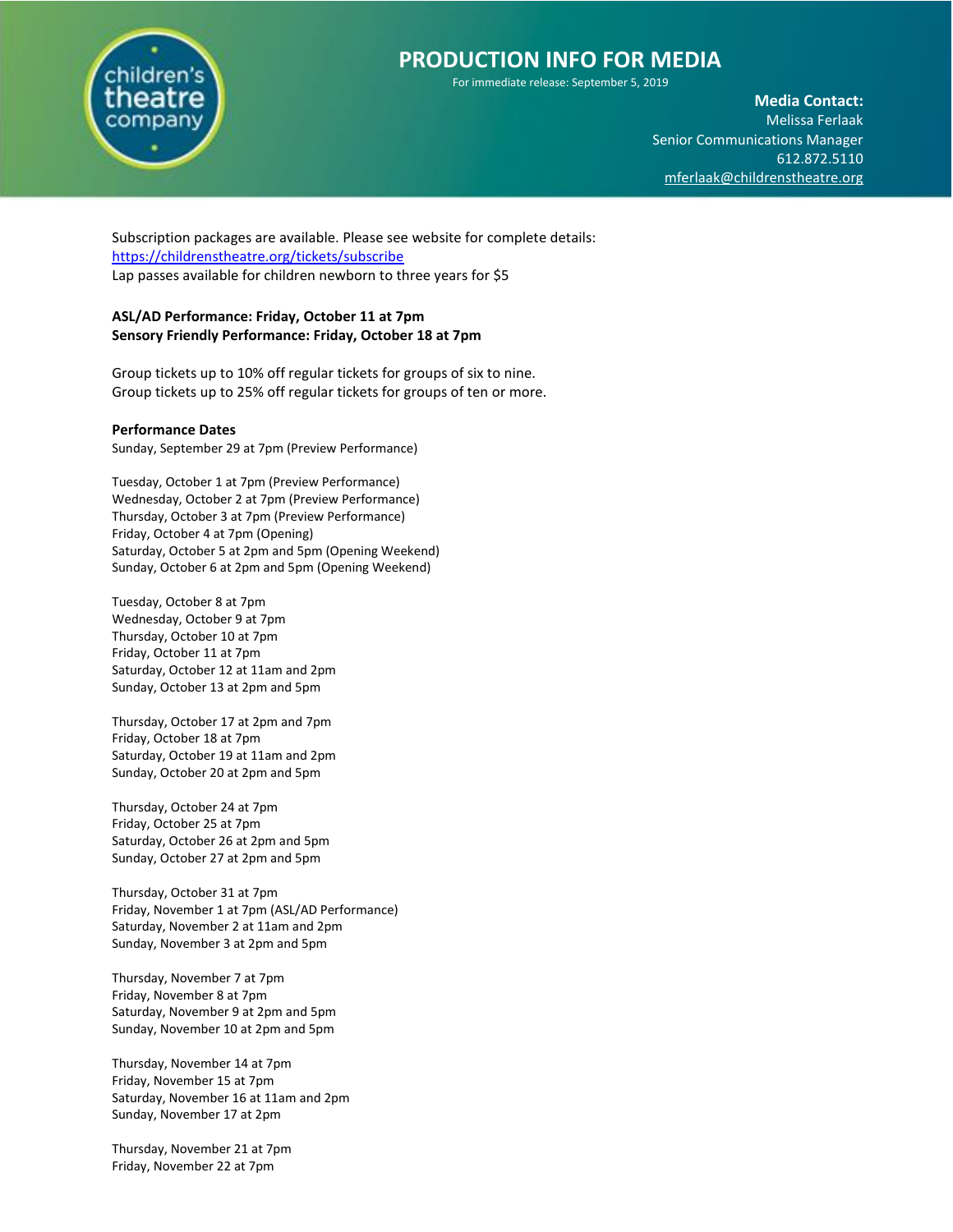

For immediate release: September 5, 2019

**Media Contact:**  Melissa Ferlaak Senior Communications Manager 612.872.5110 [mferlaak@childrenstheatre.org](mailto:mferlaak@childrenstheatre.org)

Saturday, November 23 at 2pm and 5pm Sunday, November 24 at 2pm and 5pm

Friday, November 29 at 2pm and 7pm Saturday, November 30 at 11am and 2pm Sunday, December 1 at 2pm and 5pm

Thursday, December 5 at 7pm Friday, December 6 at 7pm (Sensory Friendly Performance) Saturday, December 7 at 11am and 2pm Sunday, December 8 at 2pm and 5pm

# **CREATIVE TEAM BIOS Greg Banks**

## **Playwright and Director**

Previous productions for Children's Theatre Company include adaptations of *Antigone; Huck Finn; Romeo and Juliet; Robin Hood; Pinocchio; The Jungle Book;* and *The Hobbit.* He also directed *Sleeping Beauty; A Wrinkle in Time;* and *Charlotte's Web.* Still based in the U.K., Greg is very happy to be back with his brand new adaptation of *Snow White.*

# **Miriam Weisfeld**

## **Dramaturg**

Miriam was previously Senior Vice President at the Araca Group (Broadway) and Associate Artistic Director of Woolly Mammoth (Washington, D.C.). Additional credits: New York Theatre Workshop, American Repertory Theatre, Steppenwolf Theatre, Actors Theatre of Louisville. M.F.A., ART/Moscow Art Theatre Institute at Harvard University. Adjunct faculty, Minneapolis College of Art and Design.

## **Misha Kachman**

#### **Scenic Designer**

Misha has worked at Arena Stage, Asolo Rep, Baltimore Center Stage, Cincinnati Playhouse, Court Theatre, Filarmónica de Jalisco, The Kennedy Center, Olney Theatre Center, Opéra royal de Versailles, Pasadena Playhouse, Portland Center Stage, Seattle Rep, Signature, Syracuse Stage, The Wilma Theater, and Woolly Mammoth Theatre Company, among many others. [www.mishakachman.com](http://www.mishakachman.com/)

#### **Annie Cady**

#### **Costume Designer**

Annie's CTC credits include *The Hobbit*; *The Snowy Day and other stories by Ezra Jack Keats;* and *20,000 Leagues Under the Sea.* Other credits include Ananya Dance Theater, Artistry, Commonweal Theatre, History Theatre, Jungle Theater, Park Square Theatre, Ten Thousand Things Theatre, and Yellow Tree Theatre. Annie is a faculty member and designer at Normandale Community College.

## **Rebecca Fuller Jensen**

## **Lighting Designer**

Rebecca has enjoyed 13 seasons as Lighting, Sound, and Video Director at CTC. Her design credits include: *Pinocchio*; *Dr. Seuss's The Cat in the Hat*; *Pippi Longstocking*; *A Wrinkle in Time*; *Robin Hood*; *The Iron Ring*; *Romeo and Juliet*; *The Magic Mrs. Piggle-Wiggle*; and *Dr. Seuss's The 500 Hats of Bartholomew Cubbins*.

#### **Victor Zupanc**

#### **Composer/Sound Designer**

Victor is credited with approximately 300 productions as Composer, Musical Director, and Sound Designer throughout the country and around the world winning many awards and honors. Victor often composes for orchestras, choirs, films, and also for NPR. This is Victor's 30<sup>th</sup> season as Music Director/Composer at CTC[. victorzupanc.com](http://victorzupanc.com/)

**Sten Severson Associate Sound Designer**